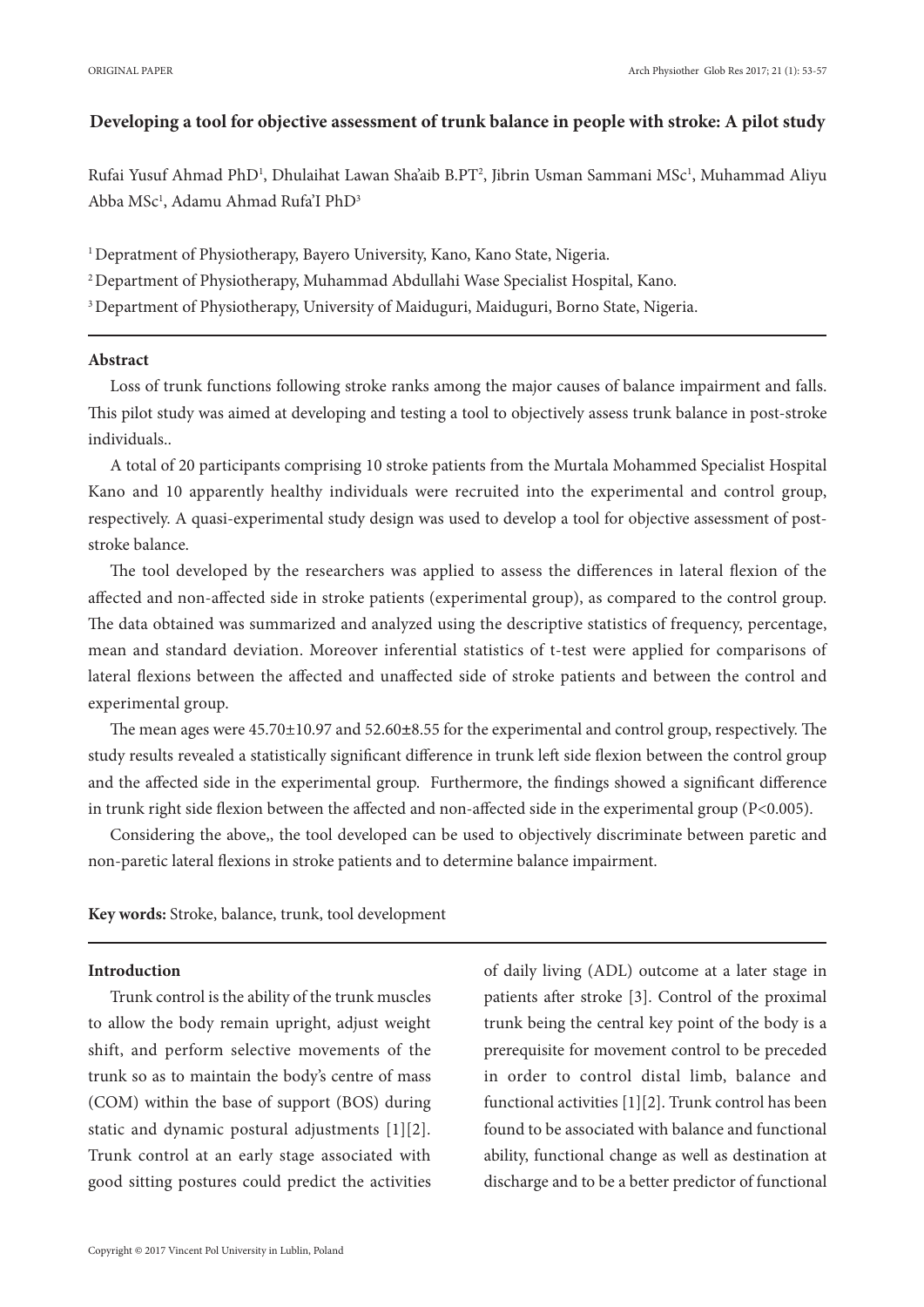outcome at 6 months post-stroke than ADL outcome [4].

Balance is the ability to keep COM within the limits of BOS. Balance is required for the ADL and recovery of the functions lost as a sequel to impairment [5][6]. Balance impairment is common in the population ≥70 years of age and among patients with neurological conditions, such as stroke, hence those at a higher risk of falls [6]. Balance is a common and major factor influencing independence and quality of life after stroke; therefore, interventions to address the impairment in this population are inevitable and remain a major focus of rehabilitation [6]. Assessment of balance impairment in stroke is essential for overall rehabilitation due to its relevance for accurate diagnosis, prognosis, treatment planning and evaluation of change over time [7].

Although there are numerous rating scales to assess several impairments following stroke, the tools that assess balance impairment are limited. Therefore, accurate, reliable and valid balance assessment tools are essential for outcome measurement in stroke-related research and clinical practice. The tools provide additional important information about balance performance following stroke which may not be obtained from clinical tests. Many clinical tests are relatively quick and easy to perform yet they lack sensitivity and provide limited objective information about balance, movement quality and factors required to guide the treatment plan [6]. In this pilot study, an objective tool for the assessment of trunk balance was developed and tested among stroke patients.

## **Materials and Methods**

A total of 20 participants were recruited using convenience sampling , i.e. 10 stroke patients from the Murtala Mohammed Specialist Hospital Kano and 10 apparently healthy individuals assigned into the experimental and the control group, respectively. A quasi-experimental study design was used to develop a tool for objective assessment of trunk balance in stroke. Ethical approval was sought and obtained; all subjects gave their written informed consent for participation in the study.

A tool developed to assess trunk balance in stroke patients used in this study consisted of an adjustable stand, base for support, and a pair of arms for contact with the shoulders of patients. The other components included a pair of a protractor and a pointer for taking readings. The tool was designed to assess the ability of a stroke patient to laterally flex the trunk to the right or left side of the body as well as instability during such flexions either through compensation, the limited range of movement, upset balance or muscle weakness.

During the procedure, each participant was instructed to sit on a couch with the assessment tool placed behind, the two arms of the tool were aligned to the lateral aspect of the participants' shoulders and the reading on the protractor was set to zero by the pointer. The participants in the experimental group were asked to laterally flex the trunk to the unaffected side and then to the affected side. In the control group, the participants were to flex first to the right side then to the left side and the readings were recorded. The other characteristics of participants of both groups, such as age, gender and the side affected, were obtained and documented.

The data collected were analyzed using the descriptive statistics of frequency, percentage, mean and standard deviation. Moreover, inferential statistics of t-test were used to compare the lateral flexions between the control and the experimental group as well as between the affected and unaffected side in stroke participants.

### **Results**

A total of 20 participants took part in the study and were assigned into 2 groups (experimental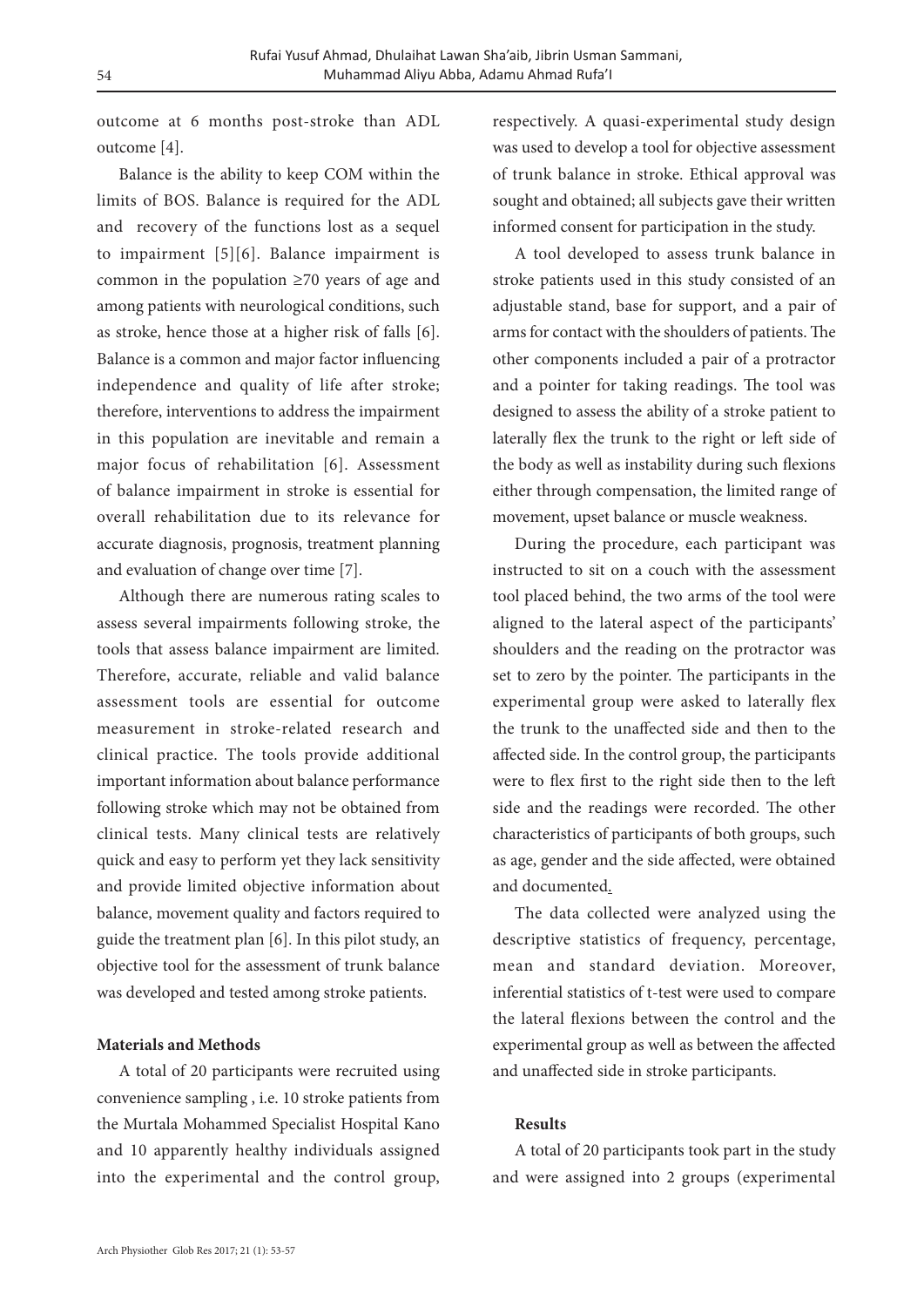| <b>Variables</b>    | <b>Experimental group</b> | Control group     |  |  |
|---------------------|---------------------------|-------------------|--|--|
| Age (Years) Mean±SD | $52.60 \pm 8.55$          | $45.70 \pm 10.96$ |  |  |
| Gender n (%)        |                           |                   |  |  |
| Male                | 5(50)                     | 5(50)             |  |  |
| Female              | 5(50)                     | 5(50)             |  |  |
| Affected side       |                           |                   |  |  |
| Right               | 5(50)                     |                   |  |  |
| Left                | 5(50)                     |                   |  |  |

Table 1: Demographic and physical characteristics of participants

n= Frequency, %= Percentage, SD= Standard Deviation

| Table 2: Mean intra- and inter-grou differences in lateral flexions among participants |  |  |  |  |  |  |  |  |
|----------------------------------------------------------------------------------------|--|--|--|--|--|--|--|--|
|----------------------------------------------------------------------------------------|--|--|--|--|--|--|--|--|

| Variable       | Control<br>$mean \pm SD$ | Experimental<br>$mean \pm SD$ | mean diff $(95\% \text{ CI})$ |          | df | p-value  |
|----------------|--------------------------|-------------------------------|-------------------------------|----------|----|----------|
| <b>TLSEPS</b>  | 10.3(1.583)              | 3.4(0.52)                     | $-6.9(-8.007-5.793)$          | $-13.1$  | 18 | $0.001*$ |
| <b>TRSENPS</b> | 10.20(1.378)             | 6.9(0.876)                    | $3.3(-4.285,-2.216)$          | 6.39     | 18 | $0.001*$ |
| <b>PS.NPS</b>  |                          | $3.50 \pm 7.07$               |                               | $-15.56$ |    | $0.001*$ |

\*significant at p<0.05, SD= standard deviation df= degree of freedom, CI= confidence interval TLSF. PS= trunk left side flexion and paretic side, TLSF.PS= trunk right side flexion and non-paretic side, PS= paretic, NPS =Non-paretic side

and control) comprising 10 stroke patients and 10 apparently healthy individuals, respectively. The mean ages were 45.70±10.97 and 52.60**±**8.55 for the experimental and control group, respectively; each group contained an equal number of males and females (50%) as shown in table 1.

## **Discussion**

This study focused on developing and testing of an objective tool for the assessment of trunk balance during lateral flexion (right and left) among stroke patients. The lateral flexion of the trunk to the affected side and non-affected side was evaluated in stroke patients (experimental group) and compared with apparently healthy subjects (control group). The study results revealed a statistically significant difference between the left lateral flexion of the trunk in healthy subjects and that of the paretic side of stroke patients; moreover, a statistically significant difference was found between the trunk right lateral flexion in healthy participants and that to the non-paretic side in stroke patients ( table 2). Our findings implicate that the tool used was

able to discriminate the range of lateral flexion of apparently healthy individuals and stroke patients as well as to differentiate between the paretic and non-paretic side of stroke patients. Considering the above, the tool can be used to assess trunk lateral flexion in stroke patients, which is consistent with the findings reported by Hsieh, et al. and Wang et al.[3][8]

 Furthermore, the study results revealed a statistically significant difference between trunk lateral flexions to the paretic and non-paretic side of stroke patients (table 2), which is consistent with the findings reported by Chiang et al. who assessed trunk balance using the mattress mobility detection system that showed significant differences between rolling performance from the supine position towards the paretic and non-paretic side among stroke participants [9]. The tool used in our study objectively assessed the trunk balance by discriminating between the lateral flexion to the paretic and non-paretic side of the trunk in stroke participants, and differentiating between apparently healthy individuals and stroke patients.